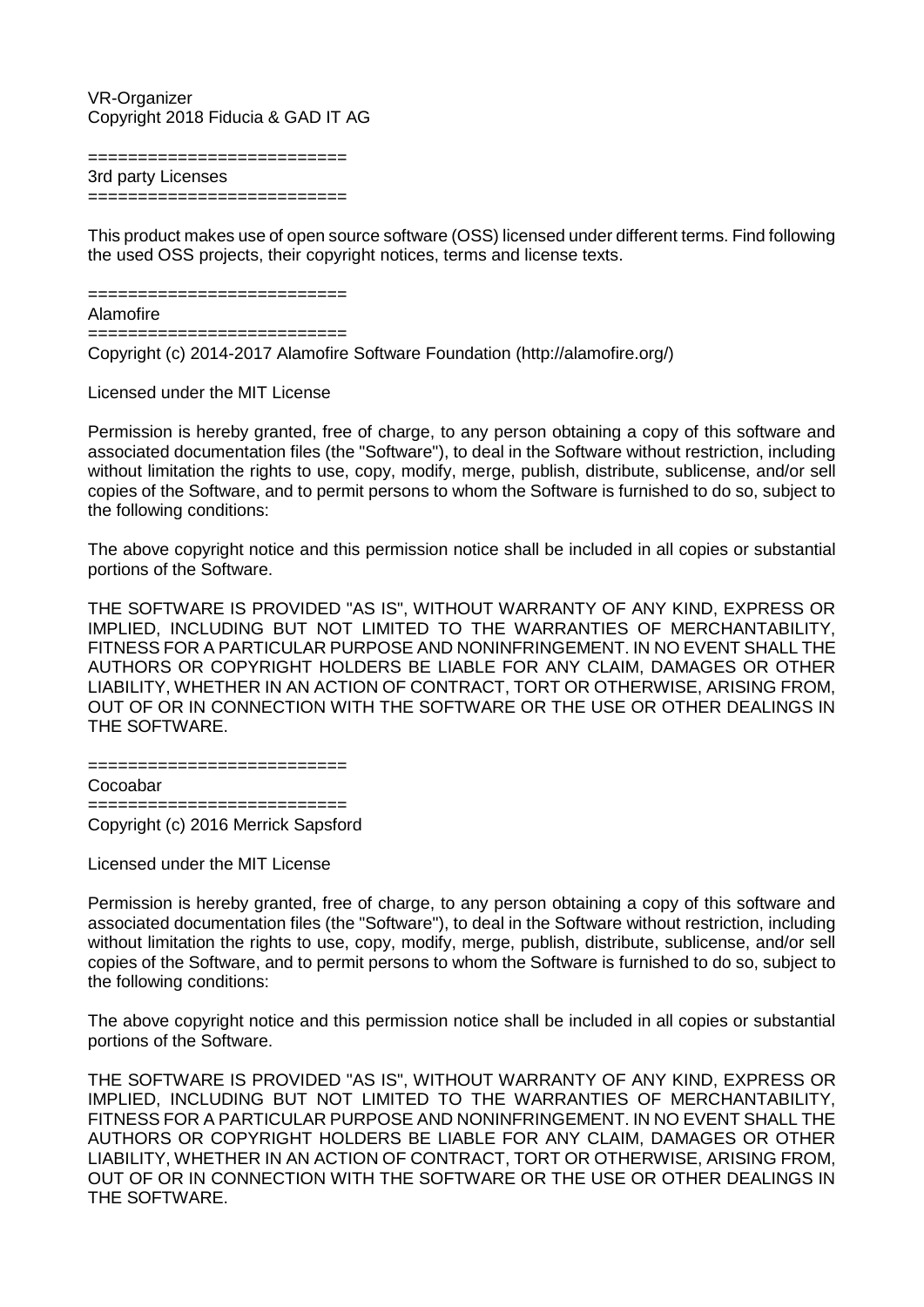==========================

CollectionViewShelfLayout ==========================

Copyright (c) 2016 Pitiphong Phongpattranont

Licensed under the MIT License

Permission is hereby granted, free of charge, to any person obtaining a copy of this software and associated documentation files (the "Software"), to deal in the Software without restriction, including without limitation the rights to use, copy, modify, merge, publish, distribute, sublicense, and/or sell copies of the Software, and to permit persons to whom the Software is furnished to do so, subject to the following conditions:

The above copyright notice and this permission notice shall be included in all copies or substantial portions of the Software.

THE SOFTWARE IS PROVIDED "AS IS", WITHOUT WARRANTY OF ANY KIND, EXPRESS OR IMPLIED, INCLUDING BUT NOT LIMITED TO THE WARRANTIES OF MERCHANTABILITY, FITNESS FOR A PARTICULAR PURPOSE AND NONINFRINGEMENT. IN NO EVENT SHALL THE AUTHORS OR COPYRIGHT HOLDERS BE LIABLE FOR ANY CLAIM, DAMAGES OR OTHER LIABILITY, WHETHER IN AN ACTION OF CONTRACT, TORT OR OTHERWISE, ARISING FROM, OUT OF OR IN CONNECTION WITH THE SOFTWARE OR THE USE OR OTHER DEALINGS IN THE SOFTWARE.

| Floaty                             |
|------------------------------------|
|                                    |
| $Convight(a) 2015$ Lee $SUB$ Hyern |

Copyright (c) 2015 Lee Sun-Hyoup

Licensed unter the MIT License

Permission is hereby granted, free of charge, to any person obtaining a copy of this software and associated documentation files (the "Software"), to deal in the Software without restriction, including without limitation the rights to use, copy, modify, merge, publish, distribute, sublicense, and/or sell copies of the Software, and to permit persons to whom the Software is furnished to do so, subject to the following conditions:

The above copyright notice and this permission notice shall be included in all copies or substantial portions of the Software.

THE SOFTWARE IS PROVIDED "AS IS", WITHOUT WARRANTY OF ANY KIND, EXPRESS OR IMPLIED, INCLUDING BUT NOT LIMITED TO THE WARRANTIES OF MERCHANTABILITY, FITNESS FOR A PARTICULAR PURPOSE AND NONINFRINGEMENT. IN NO EVENT SHALL THE AUTHORS OR COPYRIGHT HOLDERS BE LIABLE FOR ANY CLAIM, DAMAGES OR OTHER LIABILITY, WHETHER IN AN ACTION OF CONTRACT, TORT OR OTHERWISE, ARISING FROM, OUT OF OR IN CONNECTION WITH THE SOFTWARE OR THE USE OR OTHER DEALINGS IN THE SOFTWARE.

============================ MBProgressHUD

============================

Copyright © 2009-2016 Matej Bukovinski

Licensed unter the MIT License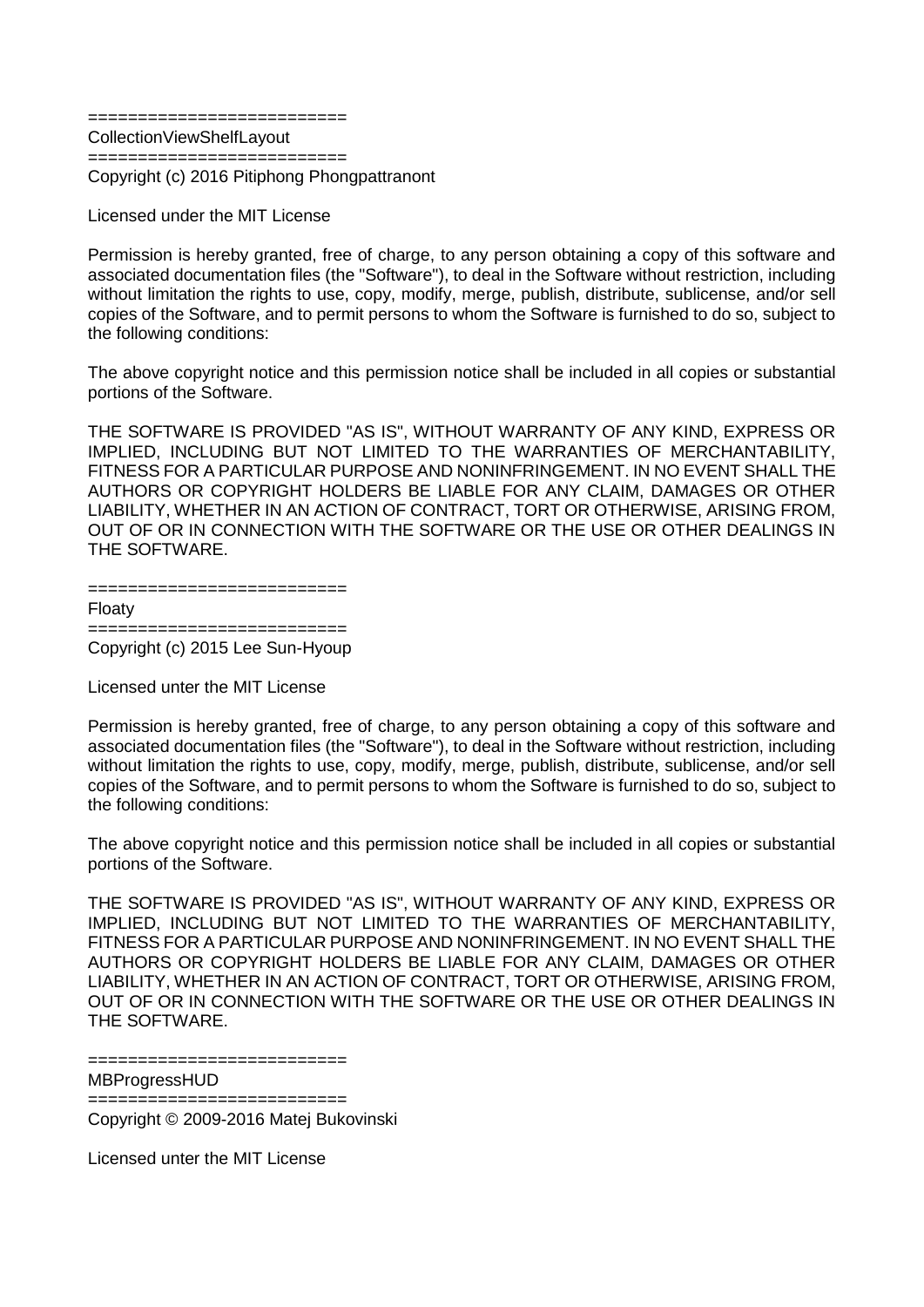Permission is hereby granted, free of charge, to any person obtaining a copy of this software and associated documentation files (the "Software"), to deal in the Software without restriction, including without limitation the rights to use, copy, modify, merge, publish, distribute, sublicense, and/or sell copies of the Software, and to permit persons to whom the Software is furnished to do so, subject to the following conditions:

The above copyright notice and this permission notice shall be included in all copies or substantial portions of the Software.

THE SOFTWARE IS PROVIDED "AS IS", WITHOUT WARRANTY OF ANY KIND, EXPRESS OR IMPLIED, INCLUDING BUT NOT LIMITED TO THE WARRANTIES OF MERCHANTABILITY, FITNESS FOR A PARTICULAR PURPOSE AND NONINFRINGEMENT. IN NO EVENT SHALL THE AUTHORS OR COPYRIGHT HOLDERS BE LIABLE FOR ANY CLAIM, DAMAGES OR OTHER LIABILITY, WHETHER IN AN ACTION OF CONTRACT, TORT OR OTHERWISE, ARISING FROM, OUT OF OR IN CONNECTION WITH THE SOFTWARE OR THE USE OR OTHER DEALINGS IN THE SOFTWARE.

==========================

MMDrawerController

==========================

Copyright (c) 2013 Mutual Mobile (http://mutualmobile.com/)

Licensed unter the MIT License

Permission is hereby granted, free of charge, to any person obtaining a copy of this software and associated documentation files (the "Software"), to deal in the Software without restriction, including without limitation the rights to use, copy, modify, merge, publish, distribute, sublicense, and/or sell copies of the Software, and to permit persons to whom the Software is furnished to do so, subject to the following conditions:

The above copyright notice and this permission notice shall be included in all copies or substantial portions of the Software.

THE SOFTWARE IS PROVIDED "AS IS", WITHOUT WARRANTY OF ANY KIND, EXPRESS OR IMPLIED, INCLUDING BUT NOT LIMITED TO THE WARRANTIES OF MERCHANTABILITY, FITNESS FOR A PARTICULAR PURPOSE AND NONINFRINGEMENT. IN NO EVENT SHALL THE AUTHORS OR COPYRIGHT HOLDERS BE LIABLE FOR ANY CLAIM, DAMAGES OR OTHER LIABILITY, WHETHER IN AN ACTION OF CONTRACT, TORT OR OTHERWISE, ARISING FROM, OUT OF OR IN CONNECTION WITH THE SOFTWARE OR THE USE OR OTHER DEALINGS IN THE SOFTWARE.

PromiseKit

==========================

Copyright 2016, Max Howell; mxcl@me.com

===================

Licensed under the MIT License

Permission is hereby granted, free of charge, to any person obtaining a copy of this software and associated documentation files (the "Software"), to deal in the Software without restriction, including without limitation the rights to use, copy, modify, merge, publish, distribute, sublicense, and/or sell copies of the Software, and to permit persons to whom the Software is furnished to do so, subject to the following conditions:

The above copyright notice and this permission notice shall be included in all copies or substantial portions of the Software.